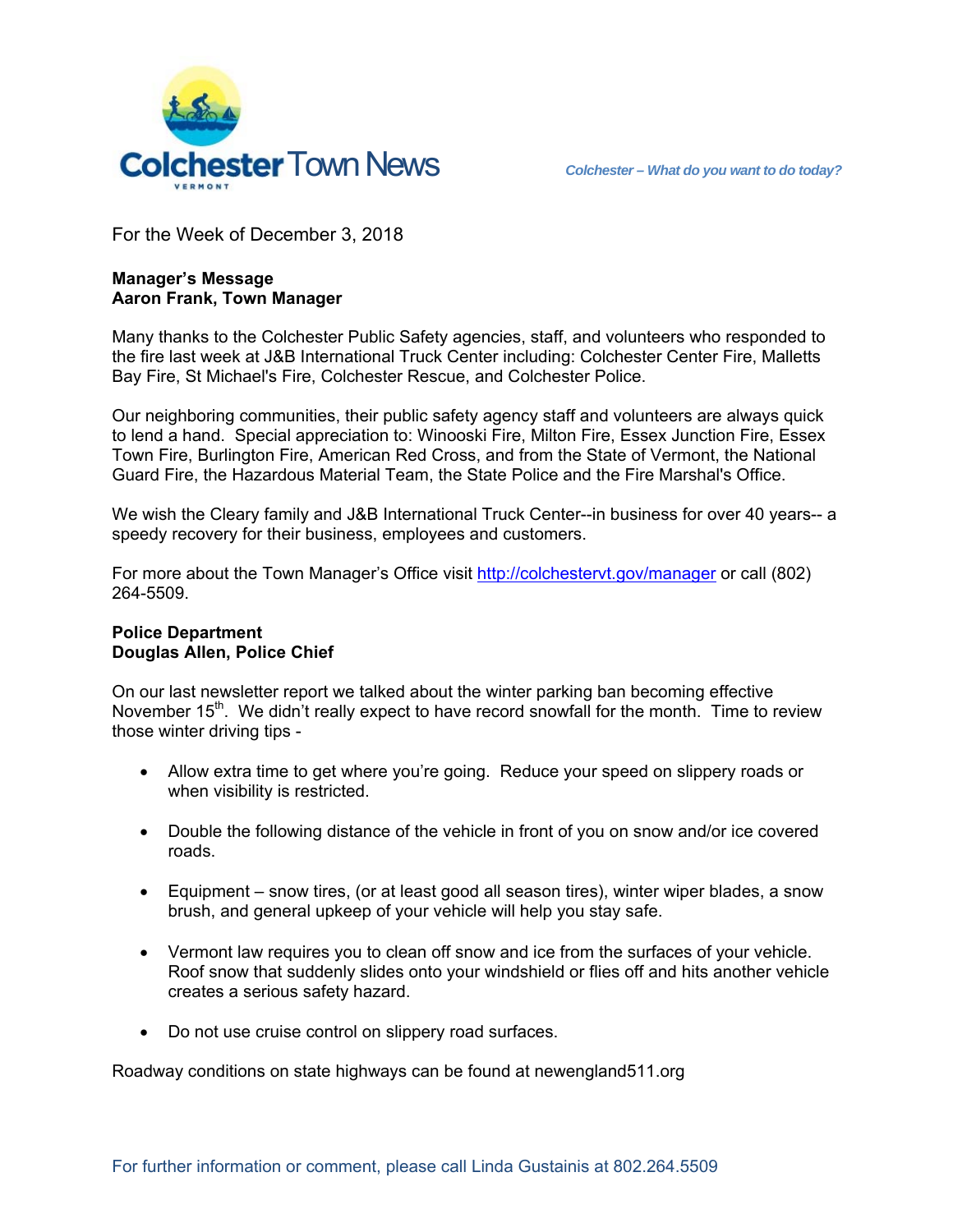

CPD responded to 1,054 calls for service in the past four weeks for complaints ranging from 3 untimely death investigations, to larceny complaints and drug investigations. This was an increase of over 10% from the same time frame last year.

For more about Colchester Police Department visit http://colchestervt.gov/police or call (802) 264-5556 (non-emergency).

## **Rescue and Technical Rescue Squads Scott Crady, Rescue Chief**

## **Colchester Rescue – November 2018**

- Colchester Rescue had a relatively uneventful November with outreach and training.
- Colchester Rescue is working on updating our Driver and Probationary Training programs to better align with the department needs.
- Colchester Rescue is completing the new set-up of our medical bags, to configure our equipment to best fit the medical needs during an incident. We are currently rolling out the new design and starting the final phase of making minor adjustments.
- Colchester Rescue has purchased Carbon Monoxide detectors that are attached to the medical bags. These will be instrumental in alerting our providers of the presence of Carbon Monoxide when there is not a detector present on the residence. CRS providers would then know when to evacuate and request additional resources as needed.
- There were 124 emergency medical calls for October 2018, an increase of 23 incidents from October 2017 which had 101 incidents for the same time period.

For more about Colchester Rescue, please visit http://colchestervt.gov/rescue or call (802) 264- 5990.

Upcoming Town Meetings:

- **Planning Commission:** 1st & 3rd Tuesdays of the month, 7:00PM: Next meeting: 12/18
- **Development Review Board:** 2nd Wednesday of the month, 7:00PM. Next meeting: 12/12
- **Recreation Advisory Board:** 2nd Wednesday of the month, 7:00AM, Champlain Room, 2nd floor. Next meeting: 12/12
- **Conservation Commission:** 3rd Monday of the month, 7:00PM, at the Bayside Activity Center or per agenda. Next meeting: 12/17
- **Selectboard:** 2nd & 4th Tuesdays of the month, 6:30PM. Next meeting: 12/11
- (All meetings take place at the Colchester Town Offices, 781 Blakely Road, in the Outer Bay Conference Room on the  $3<sup>rd</sup>$  floor unless otherwise noted.)

Upcoming events: